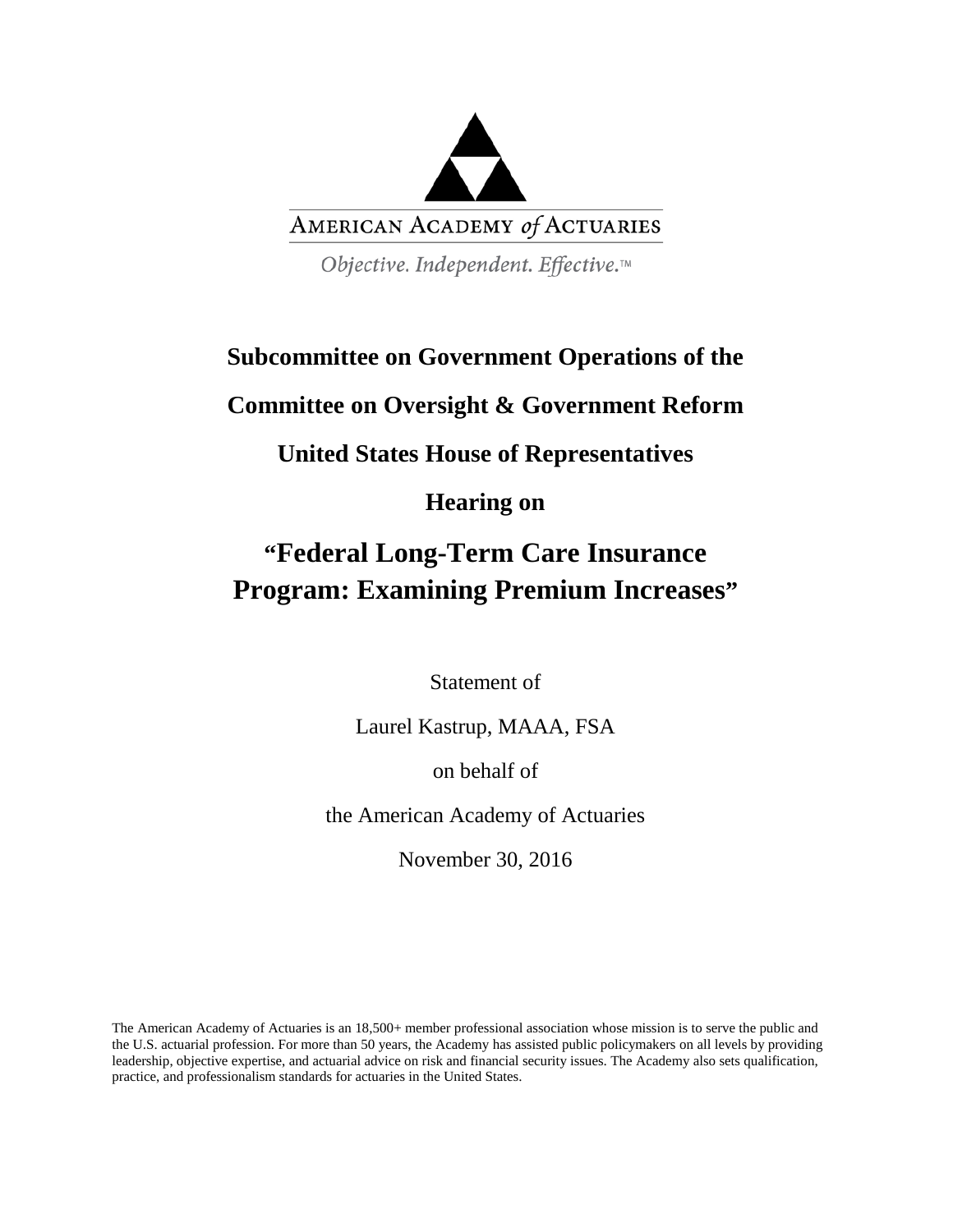Chairman Meadows, Ranking Member Connolly, and distinguished members of the subcommittee, thank you for the opportunity to testify on the issue of "Federal Long-Term Care Insurance Program: Examining Premium Increases." My name is Laurel Kastrup. I am an actuary specializing in long-term care insurance and financing. I am representing the American Academy of Actuaries, where for the past several years I have been the chairperson of its Health Financial Reporting and Solvency Committee.

The Academy is the nonpartisan professional association representing the actuarial profession in the United States. Our mission is to serve the public and the U.S. actuarial profession by providing independent and objective actuarial information, analysis, and education to help in the formation of sound public policy.

I would like to begin by emphasizing the importance of actuarial input from the beginning of any process involving the consideration, design, and evaluation of a potential long-term care (LTC) policy approach. Actuaries are uniquely qualified according to their professional standards. Qualified long-term care actuaries play a crucial role in the design of LTC financing systems from private long-term care insurance (LTCI) to public programs that provide LTC benefits. Actuaries have specialized expertise in managing the risk of adverse selection in insurance coverage, the ability to recognize and incorporate uncertainty into cost projections and premiums, and experience in evaluating the long-term solvency and sustainability of public and private insurance programs. Actuarial expertise can provide a basis for exploration of new and innovative program designs.

To enhance the understanding of LTCI premium rate increases, the Academy's LTC Reform Subcommittee recently developed an issue brief that examines important underlying factors affecting such increases. Without LTCI, many more people would exhaust their savings on care costs and then [potentially] rely on public programs such as Medicaid for their additional care needs LTCI requires a long projection period with assumptions extending over 50 years into the future. Another key factor has been and continues to be high levels of uncertainty and changes in circumstances that affect the levels of premium rates needed to ultimately be sufficient.

In determining whether LTCI policies require a premium rate increase, two authorized methods are applied—one for policies subject to minimum loss ratio (MLR) certifications and one for rate stability certifications.

Despite the relatively straightforward mathematical calculations to determine premium increases, determining projection assumptions (such as, having sufficiently credible actual historical experience to justify the future projected assumptions) can be difficult. With LTCI it can be a long time from the purchase of a policy until the first time a claim is submitted. As such, there is often little claims experience to justify premium rate increases on a relatively young group of policy forms based on the experience of those forms alone. Section 3.2.1 of Actuarial Standard of Practice No. 18, Long-Term Care Insurance, requires actuaries to use alternative data sources—such as experience from the insurance company's older, similar policy forms, or public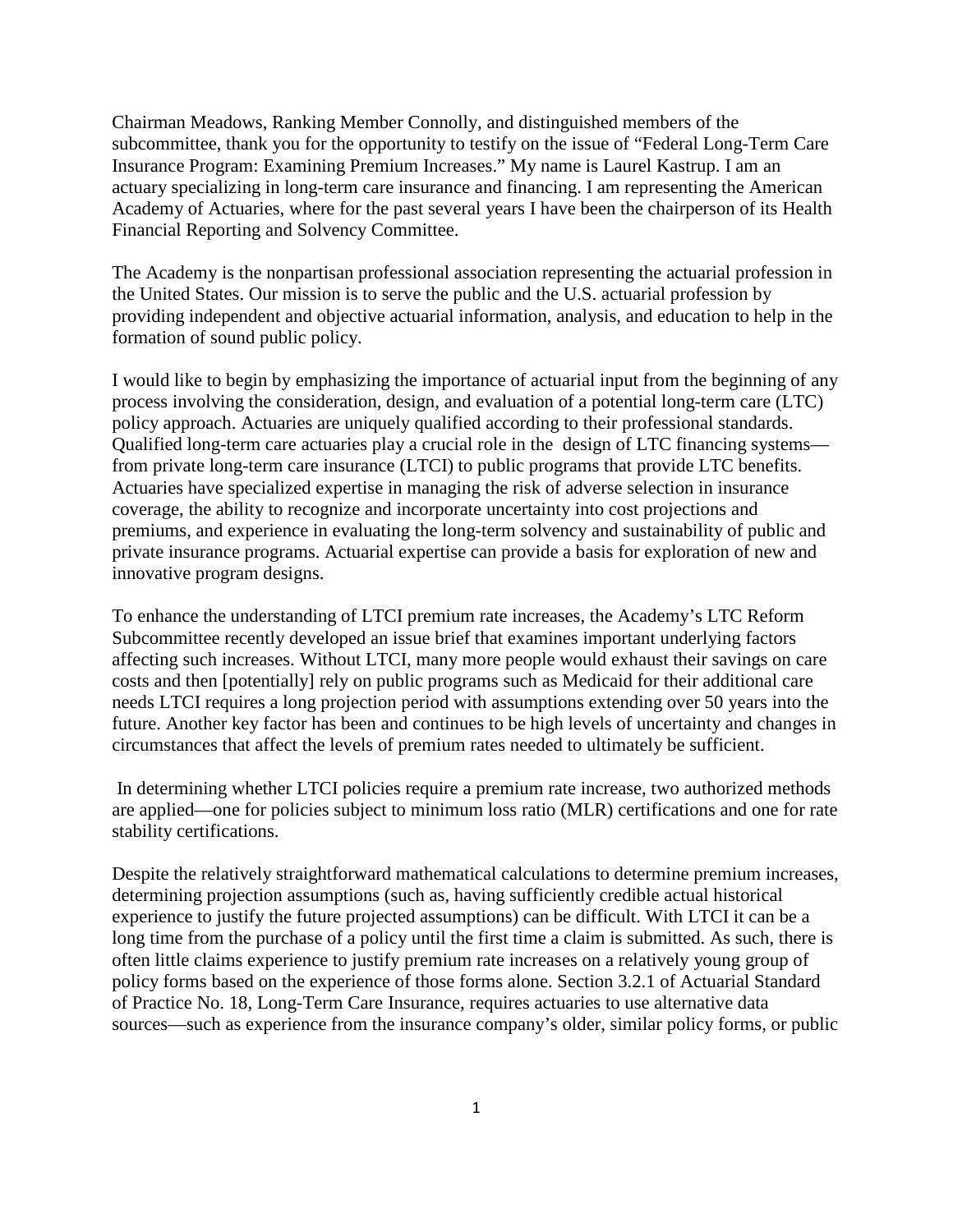data—for identifying reasonable assumptions.<sup>[1](#page-2-0)</sup> Waiting until there is adequate claim information on each policy form could result in much larger, less affordable rate increases.

In the remainder of this testimony, I discuss premium rate increase within LTCI in four sections:

- 1. Factors affecting LTCI premium increases;
- 2. Differences between current and past LTCI policy forms;
- 3. Determining the need for premium rate increases; and
- 4. Alternatives to a premium rate increase.

# **1. Factors affecting LTCI premium increases**

Private LTCI is complex—a policyholder is essentially paying today for a varied range of care he or she may or may not need years, if not decades, into the future. As such, LTCI requires a long projection period, with some policyholders receiving benefits beyond age 100. Therefore, even for the average issue age of 57, policy projections require assumptions for more than 50 years into the future. The future period is even longer for younger policyholders. Further, calculating premiums relies on a number of assumptions for variables such as:

- mortality;
- voluntary lapses;
- interest rates:
- morbidity, including
	- **incidence of disabilities requiring LTC services;**
	- **recoveries and mortality while on claim;**
	- **•** benefit expiry;
	- service inflation costs of covered services relative to inflation protection assumptions; and
	- $\blacksquare$  the amount of services required while disabled (for policies that reimburse actual expenses).

In addition, there has been and continues to be a high level of uncertainty and change in circumstances that affect the level of sufficient premium rates, such as:

- changing pattern of service/care providers (e.g., growth of assisted living facilities and continuing care retirement communities, access to home care services that are covered by LTCI);
- changing medical practice (e.g., criteria for diagnosis of Alzheimer's disease and other cognitive impairments);
- effects of mortality improvement in the population, leading to more older age benefits and longer stays;
- changes in family composition reducing availability of caregivers, leading to fewer supports for care at home;

<span id="page-2-0"></span> $\overline{a}$ <sup>1</sup> Actuarial Standard of Practice No. 18, *Long-Term Care Insurance*; Actuarial Standards Board; January 1999.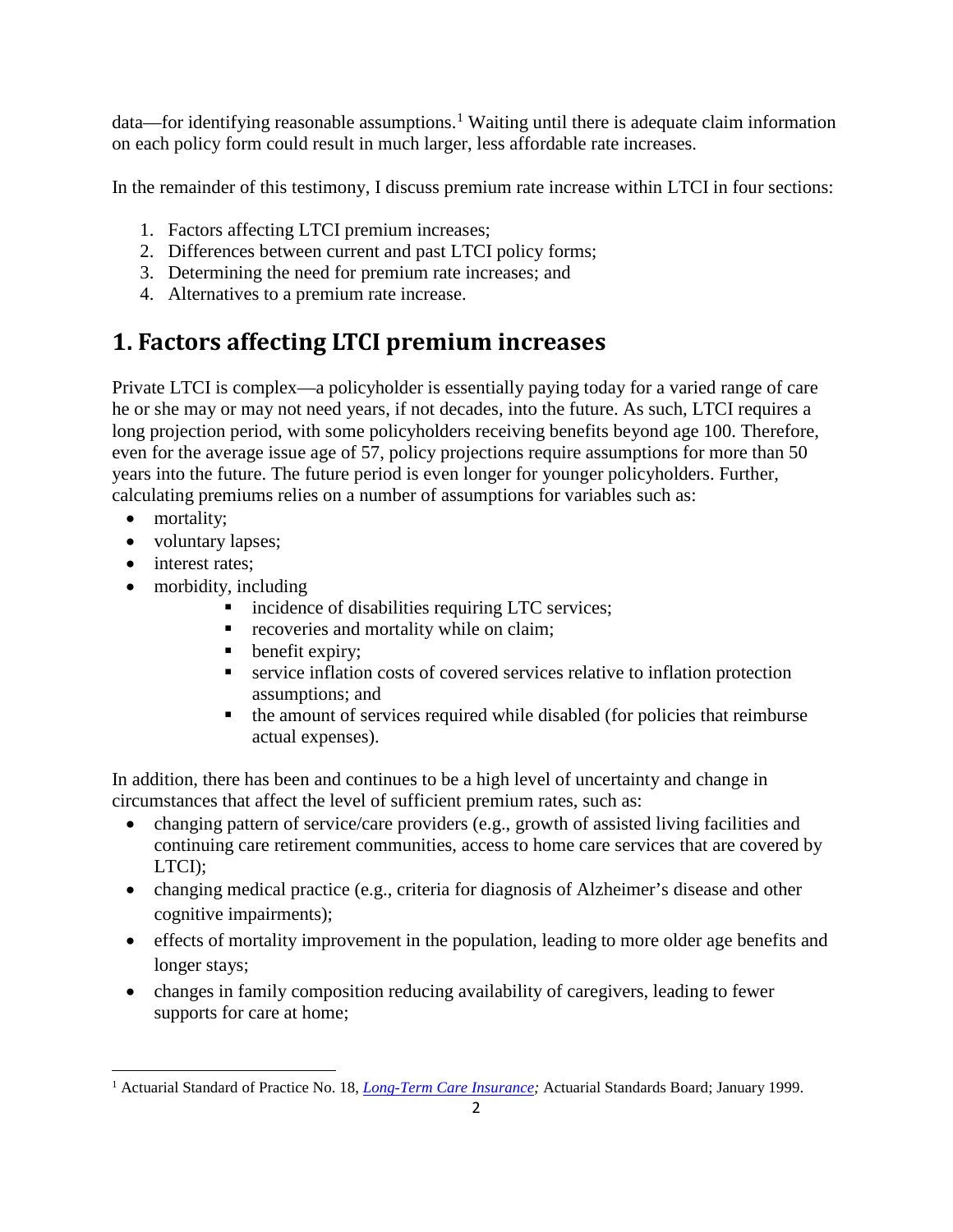- lower investment income, a crucial consideration for a financial instrument that must accumulate large reserves over many decades to prefund the high cost of services that occur at advanced ages; and
- limited available data under existing LTCI coverage beyond 20 policy years for advanced ages, where morbidity tends to be substantially different from general population data due to the characteristics of those who purchase insurance.

If not for the ability to adjust premiums to better reflect actual experience, carriers would likely not have offered this type of insurance product.

Often, examining adverse experience from older policy form blocks provides valuable insights that may be applicable to newer blocks. After reviewing the adverse experience, insurers may need to change projection assumptions used for the newer policy forms. The revised projections could identify a need for a premium rate increase. It is important to note that even though adverse experience may not have developed yet for a newer block, the revised expected future benefits could be higher for that newer block than previously expected. Acknowledging the need to fund the higher expected future benefits for the newer block comes in the form of a premium rate increase. Actuaries will then communicate the amount of premium rate increases along with their assumed implementation timing to the relevant state insurance department. The implementation timing for the rate increases is crucial. Deferring implementation of a needed rate increase is detrimental to its objective of maintaining and restoring sustainability because waiting to implement the rate increase will not start the accumulation of the needed increased premium to fund the higher expected benefits, resulting in the need for a further increase. The effect on consumers is that deferrals generally lead to the need for a higher rate increase than originally calculated.

When original LTCI policy forms were issued in the 1980s and '90s, morbidity assumptions were often based upon general population statistics, and lapse and mortality assumptions upon experience of non-LTC insurance products. Not only did the insured population behave differently than the general population, but improvements in medical diagnostic practices and services, and a large increase in the use of assisted living facilities, helped increase (1) the number of individuals surviving to ages where the levels of disability are higher, leading to higher claim rates per insured; and (2) the survival time following the onset of disability.

Insurers are gradually learning through their claims experience what the actual levels of benefits are and will be; nonetheless, they still do not yet have a complete basis for assessing the ultimate levels of claims to be paid at advanced ages and later policy durations, nor how these levels might change over time. Insurers will continue to use existing information to estimate these ultimate claim levels and may need to raise premium rates further as more insured life experience develops or if there are unfavorable changes in benefit usage in the future.

### **2. Differences between current and past LTCI policy forms**

LTCI policies issued today are designed to address many of the risks experienced in the policies issued in the past. Changes to product design such as having a lower maximum issue age,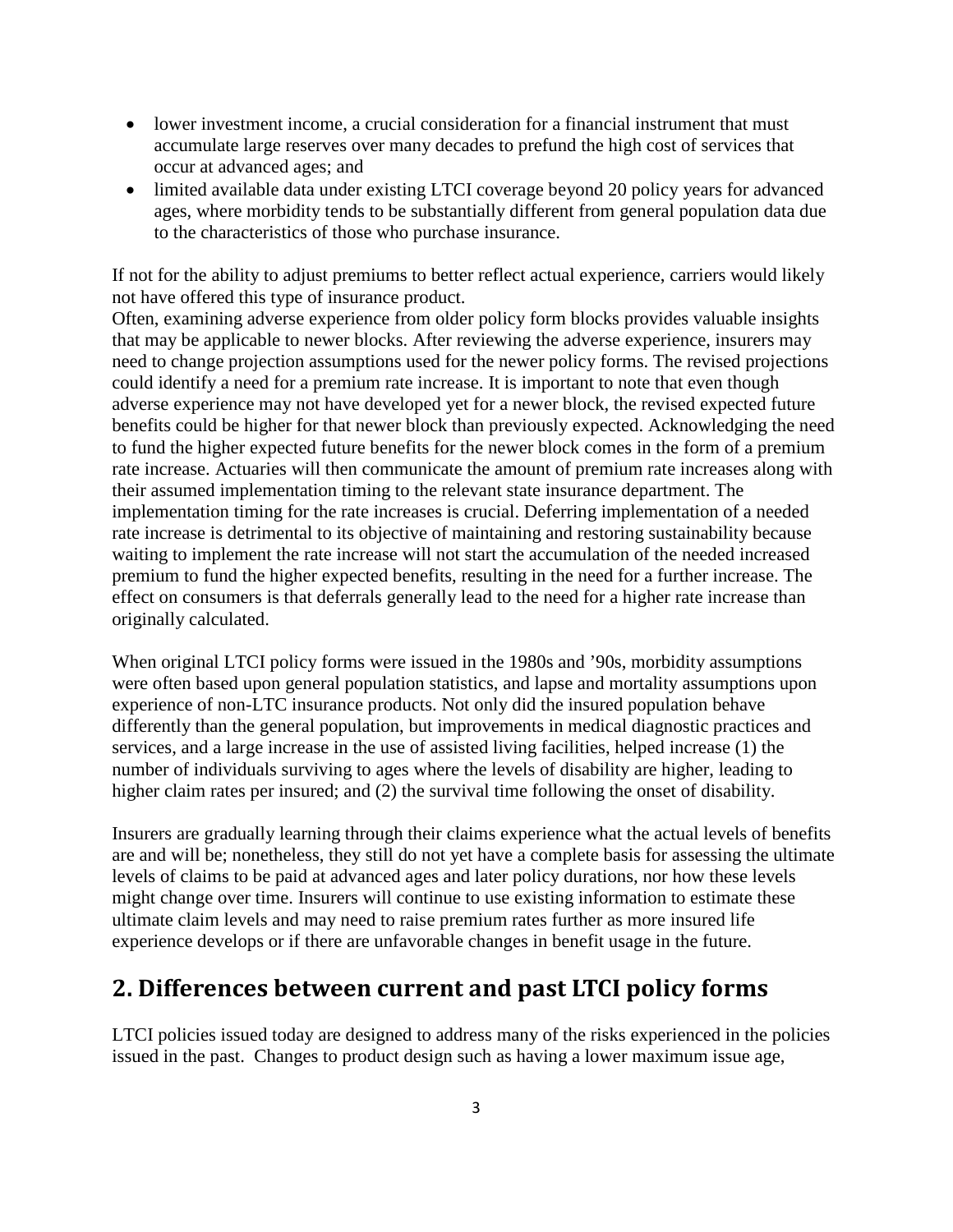offering a defined benefit pool instead of lifetime benefits, and improved underwriting, lessen the risk inherent in the product.

There are also significant differences in the pricing characteristics for LTCI policies issued in the past, especially more than a decade ago, compared to policies being issued today and what is expected going forward. The possibility of a future rate increase, at any point in time, is a function of the confidence level in the underlying assumptions and risks associated with these assumptions. With more conservative assumptions, more data to support those assumptions, key assumptions approaching their absolute limits (e.g., ultimate lapse rates approaching zero), and higher explicit margins, it is likely that the probability of rate increases on the current generation of LTCI policies will be lower than the probability of rate increases on previous generations. Future changes in the underlying morbidity, mortality, policyholder behavior, provider behavior, or regulations could alter this likelihood, yet statistical analyses on the experience are helpful when applying historical results to future projections.

A recent presentation<sup>[2](#page-4-0)</sup> of the likelihood of future rate increases on policies issued in 2014 versus policies issued in 2007 and 2000, based on a survey of insurers writing business in 2000, 2007, and 2014, found the following:

- Barring the potential changes mentioned above (underlying morbidity, mortality, policyholder behavior, provider behavior, or regulations), and using the same projection model for each time period, the risk of a future rate increase issued in 2014 (using 2014 assumptions) is only one-quarter that of the risk on business issued in 2000 (using 2000 assumptions), and only one-third that of the risk on business issued in 2007 (using 2007 assumptions).
- The primary reasons for this improved expectation of future premium stability are the substantially greater insured experience behind each successive set of assumptions, the significantly lower future downside risk of most assumptions, and an increase in the margins for adverse experience.
	- o Amount of data increased 16-fold from 2000 to 2014.
	- o Claims data for ultimate experience (e.g., durations 10 and beyond) at attained ages over 80 increased 70-fold from 2000 to 2014.
	- o Ultimate voluntary lapse rate assumptions decreased from 2.8 percent in 2000 to 0.7 percent in 2014. This leaves very little room for future adverse deviations from lower voluntary lapse rates.
	- o Best estimate ultimate claim costs in the year 2000 were estimated at 70 percent of the recently released 2000-2011 SOA LTC Experience Study.[3](#page-4-1) The corresponding best estimate ultimate claim costs used for 2014 pricing were 108 percent of that SOA LTC Experience Study.

<span id="page-4-0"></span> $\overline{a}$ <sup>2</sup> "LTCi [New Business Pricing -](https://www.soa.org/Files/Pd/2015/annual-meeting/pd-2015-10-annual-session-077.pdf) How Safe Is It?"; Stephen Douglas Forman, James M. Glickman, and Roger Loomis; Society of Actuaries Annual Meeting; October 11-14, 2015.

<span id="page-4-1"></span><sup>3</sup> *[Long Term Care Intercompany Experience Study –](https://www.soa.org/Research/Experience-Study/Ltc/research-ltc-study-2000-11-aggregrated.aspx) Aggregate Database 2000-2011 Report*; Society of Actuaries; January 2015.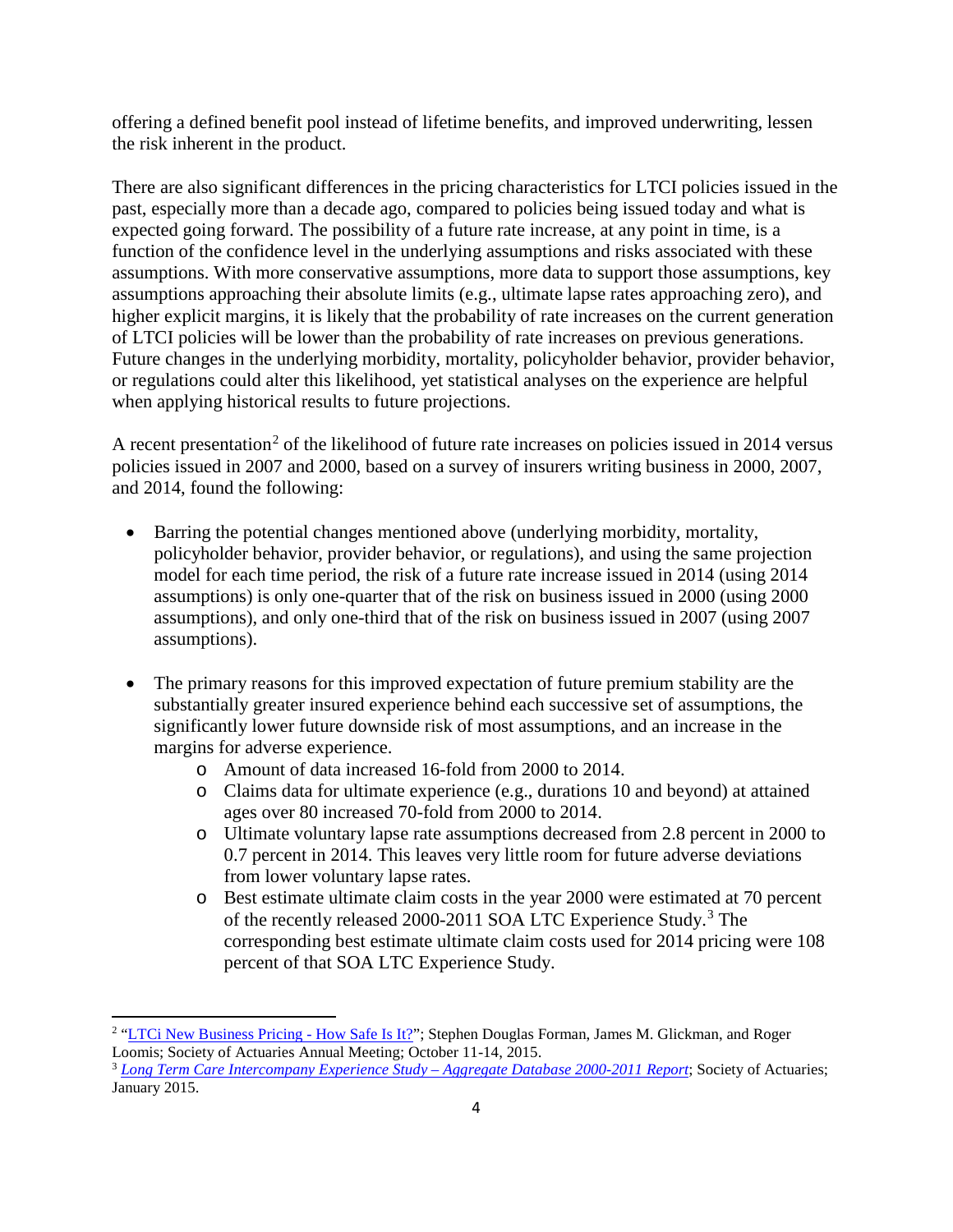- o Ultimate mortality being used in 2014 pricing is 72 percent of the mortality assumption used in 2000.
- o Investment portfolio rates were assumed to be 6.4 percent for every future year of a policy issued in 2000, while they are now assumed to be 4.6 percent for every future year of a policy issued in 2014.

As a consequence of the above, the average policy premiums (for the same benefits) increased to 215 percent of the year 2000 premiums by 2014.

## **3. Determining the need for premium rate increases**

In determining whether LTCI policies require a premium rate increase, two authorized methods are applied—one for policies subject to minimum loss ratio certifications and one for a rate stability certifications.

Historically, LTCI pricing was subject to a 60 percent minimum loss ratio (MLR) by most states, meaning that the ratio of the present value of lifetime claims to premiums could not fall below 60 percent. Beginning in the early 2000s, many states enacted rate stability laws, which stated that LTCI should be priced without using the MLR approach. Instead actuaries need to certify that the premium rates have enough margin to withstand moderately adverse experience (MAE).

Under the MLR approach, if an insurer demonstrates that revised historical and future projected experience produces a lifetime loss ratio greater than 60 percent (or the originally priced-for loss ratio), a premium rate increase could be filed that would allow the projected experience on the policies to return to that lifetime loss ratio.

Under the rate stabilization approach, a premium rate increase could be requested if actual past experience combined with projected future experience exceeds the original or previously defined MAE margin. If revised projections using updated experience exceed the MAE margin, then a premium rate increase could be filed such that the lifetime loss ratio on the original premiums is assumed to be the greater of 58 percent and the original assumed loss ratio; and the lifetime loss ratio on the increased premiums is at least 85 percent (with claims projected into the future including MAE). For this premium rate increase filing, the amount of premium rate increase would need to be large enough for the insurer's designated actuary to certify that the premiums are sufficient with no further premium rate increases in the future unless the actual experience exceeds a revised MAE margin.

Under either approach, the need for a premium rate increase should be driven by projected lifetime loss ratios also, rather than actual past experience alone. Despite the relatively straightforward mathematical calculations to determine premium increases, determining projection assumptions (i.e., whether actual historical experience is sufficiently credible to justify changes in future projected assumptions) can be difficult.

Some assumptions have a higher degree of credibility earlier in the life of a policy than others. For example, policy lapses are more likely to occur in the earlier years of the policy, and claim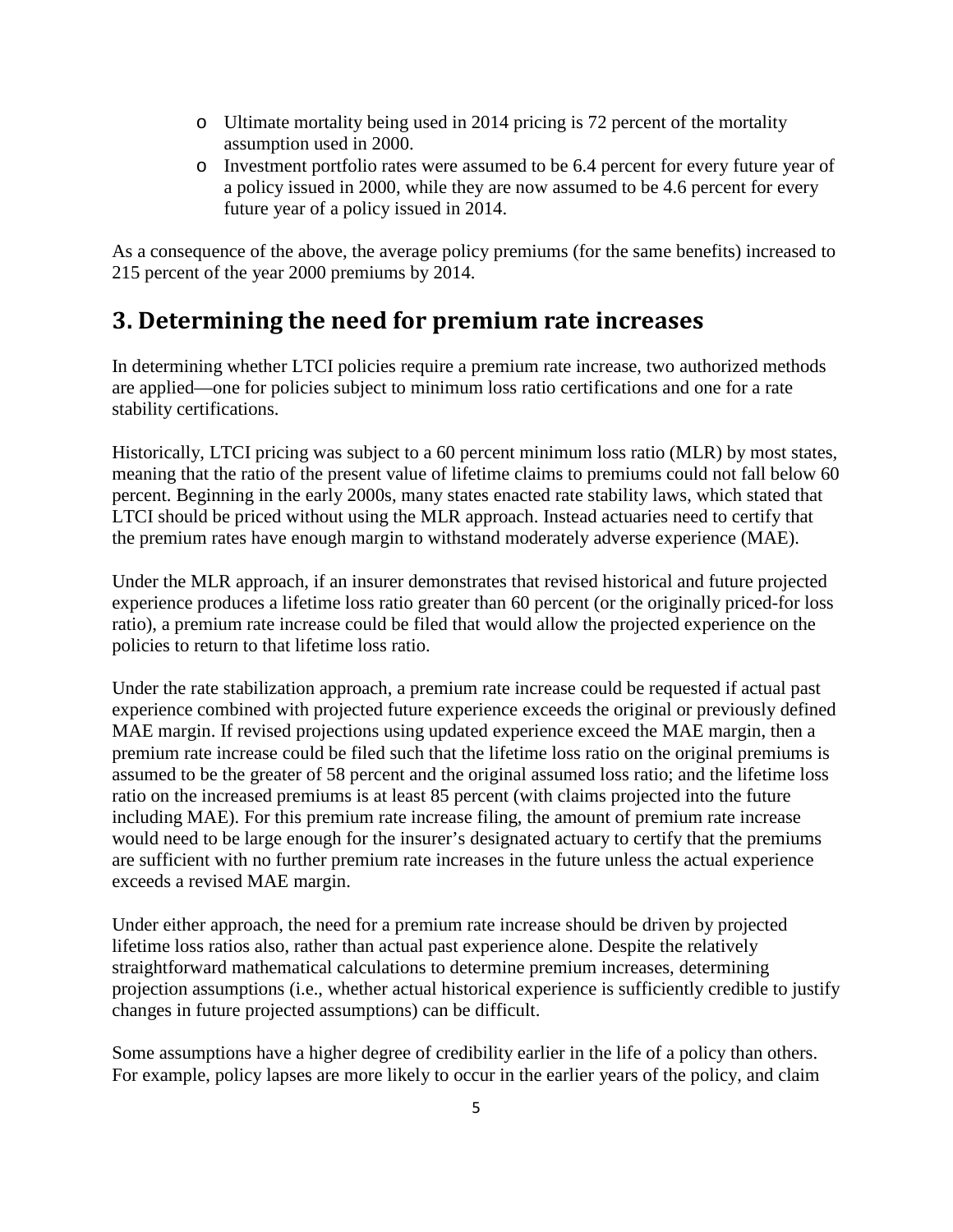submissions are more likely to occur in later policy years. As such, actual lapse experience develops a higher degree of credibility in the earlier years of the business while actual claim experience has a lower degree of credibility in the earlier years of the business.

#### **4. Alternatives to a premium rate increase**

Insurers have routinely allowed insureds to reduce coverage by changing typical benefit options in order to help offset some or all of a rate increase. In recent years, in an effort to enable policyholders faced with a rate increase to retain significant coverage, some companies have started making available an option for policyholders to avoid the rate increase and keep their same premium by reducing the size of the future benefit increases for plans with automatic builtin inflation increases.

For example, policyholders would be able to keep their accrued benefit at their current inflation rate and only the future increases are lower than they would otherwise be. This is most effective as a conservation tool if it is done on an actuarially equivalent basis, meaning that the new prospective inflation accrual is set so that the present value of the expected reduction in benefits over time will be equal to the present value of the premium increase that is forgone. This is in contrast with most benefit reductions, which are in essence "partial surrenders" where there may be a reduction in the insurer's liability.

When insureds reduce their benefits to help offset a rate increase, an insurer would expect some adverse selection—meaning that the healthier insureds are the ones reducing their benefits and thus the experience on the block will likely worsen over time. With the approach described above, there may be less adverse selection involved because the benefit reductions are gradual and may not become significant for many years.

In the past, relatively few insureds have chosen to lapse their policies when premiums were increased and alternatives to the increase were offered. According to a 2010 report from reinsurance company, Gen Re, based on an industry survey, lapses at the time of a rate increase were only higher than normal by 2.5 percent of the total policies exposed to an increase.<sup>[4](#page-6-0)</sup> The low 2.5 percent extra lapse rate suggests that the increases were generally affordable for the vast majority of policyholders, which is likely due to LTC insurance purchasers relatively being in the higher income and asset demographics than non-purchasers.

### **Conclusion**

 $\overline{a}$ 

In closing, I want to mention how much I understand that these premium rate increases can affect families. My own personal experience with LTC was that my grandfather had a policy. It had a small daily benefit and he had given up the inflation option to avoid rate increases. When he

<span id="page-6-0"></span><sup>&</sup>lt;sup>4</sup> The context for the premium rate increases at the time of the survey included: a low-interest-rate environment, generally lower-than-anticipated lapses and mortality, an average rate increase of about 25 percent in the survey, and premium price points that were generally at or below what policyholders could purchase at their attained ages.